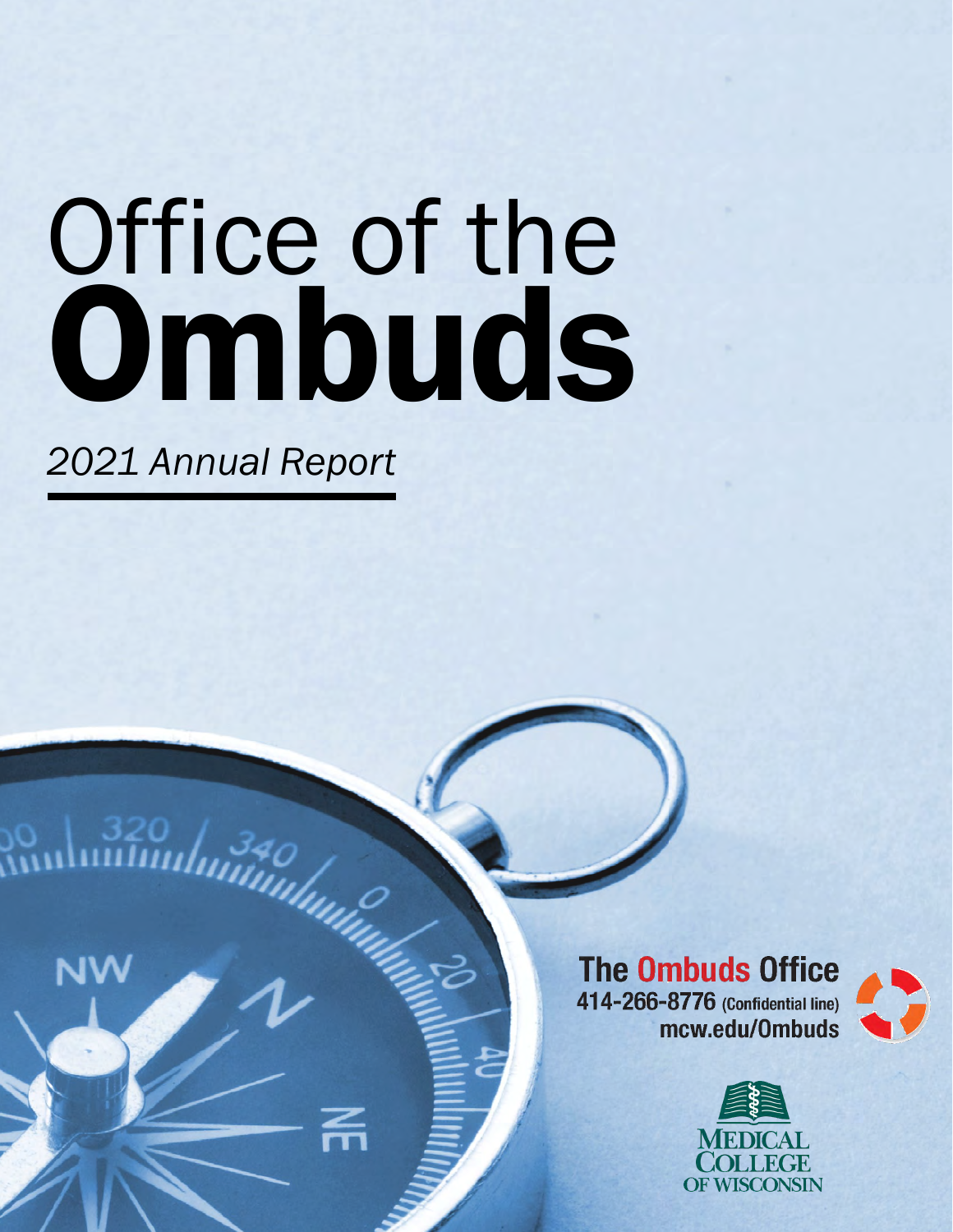## Medical College of Wisconsin Office of the Ombuds

## Annual Report

## *January 1 to December 31, 2021*

## Message from the Ombuds

It is a pleasure to share the tenth Annual Report from the Medical College of Wisconsin (MCW) Ombuds Office. We are honored to serve as a confidential resource for MCW staff, postdoctoral fellows, and faculty. We recognize that trust is an earned foundation for the Ombuds Office, and we are grateful to the individuals who place their confidence in our services. We also wish to express our appreciation to the individuals and groups throughout MCW who participate in efforts to address the issues brought to our attention.

Our annual feedback to the MCW community is intended to inform the organization about the various themes of concerns that staff, faculty, and postdoctoral fellows have discussed with us in the past year. The Annual Report also allows potential visitors to become familiar with the diverse issues that colleagues share *in confidence* with the Ombuds. The report includes a summary of the data collected through the Ombuds Office Experience Survey as well as information on outreach efforts.

We note the departure from the Ombuds Office this past year of the Assistant to the Ombuds, Katie Geis. Her warm and welcoming presence in the office is missed.

We appreciate comments and suggestions for improving the Annual Report and for ensuring that the services of the Ombuds are as beneficial as possible to MCW staff, faculty, and post-doctoral fellows. You may share your feedback by contacting us directly or by completing our anonymous [Ombuds Office Experience Survey.](https://survey.az1.qualtrics.com/jfe/form/SV_cC3oHpgNJBrpttj) Thank you for the opportunity to serve the MCW community.

Natalie C. Fleury, JD **Ombuds** 





Michelle Shasha, PhD **Ombuds**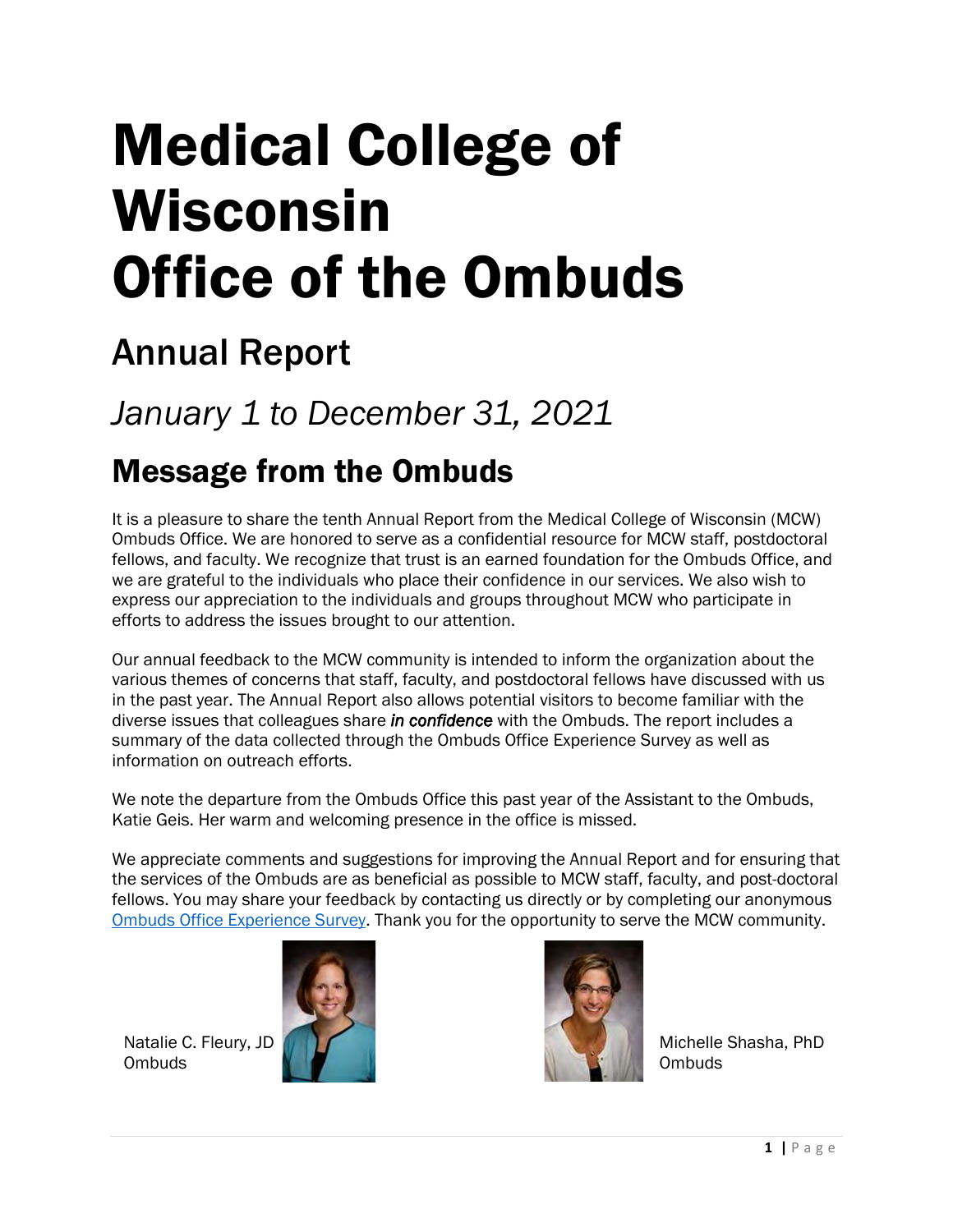## The Annual Report in Context

The Ombuds Office was established in the fall of 2011 by John R. Raymond, Sr., MD, MCW's President and CEO, as a resource for faculty, staff and postdoctoral fellows who wish to discuss concerns, conflicts, or grievances in a confidential space.

As described in MCW Corporate Policy [AD.CC.070,](https://infoscope.mcw.edu/Corporate-Policies/Ombuds-Office.htm) the Ombuds Office also serves as an information and communication resource, consultant, and catalyst for institutional change for MCW. The Office provides feedback to MCW when trends, patterns, policies, or procedures of the organization generate concerns or conflicts.

The Ombuds Office operates in keeping with the [Standards of Practice](https://www.ombudsassociation.org/standards-of-practice-code-of-ethics) established by the International Ombuds Association (IOA). The Ombuds aim to serve as trusted navigators and to engage with the MCW community to inform critical decisions for a lasting and positive impact. We help to survey the organizational terrain, monitor trends, address challenges, assess risk, and advocate for fair processes.

As an informal, confidential, and impartial resource, the Ombuds may become aware of concerns that would not otherwise surface elsewhere. The issues presented are usually manysided. Trends identified in the Annual Report are not intended to represent whole truths about complex issues or to



criticize or assign fault. This Report is intended to inform the organization, as concerns raised through the Ombuds Office may provide additional points of view for institutional review, learning and action. Prior year reports are available through th[e MCW Ombuds Office webpage.](https://www.mcw.edu/departments/ombuds-office/resources)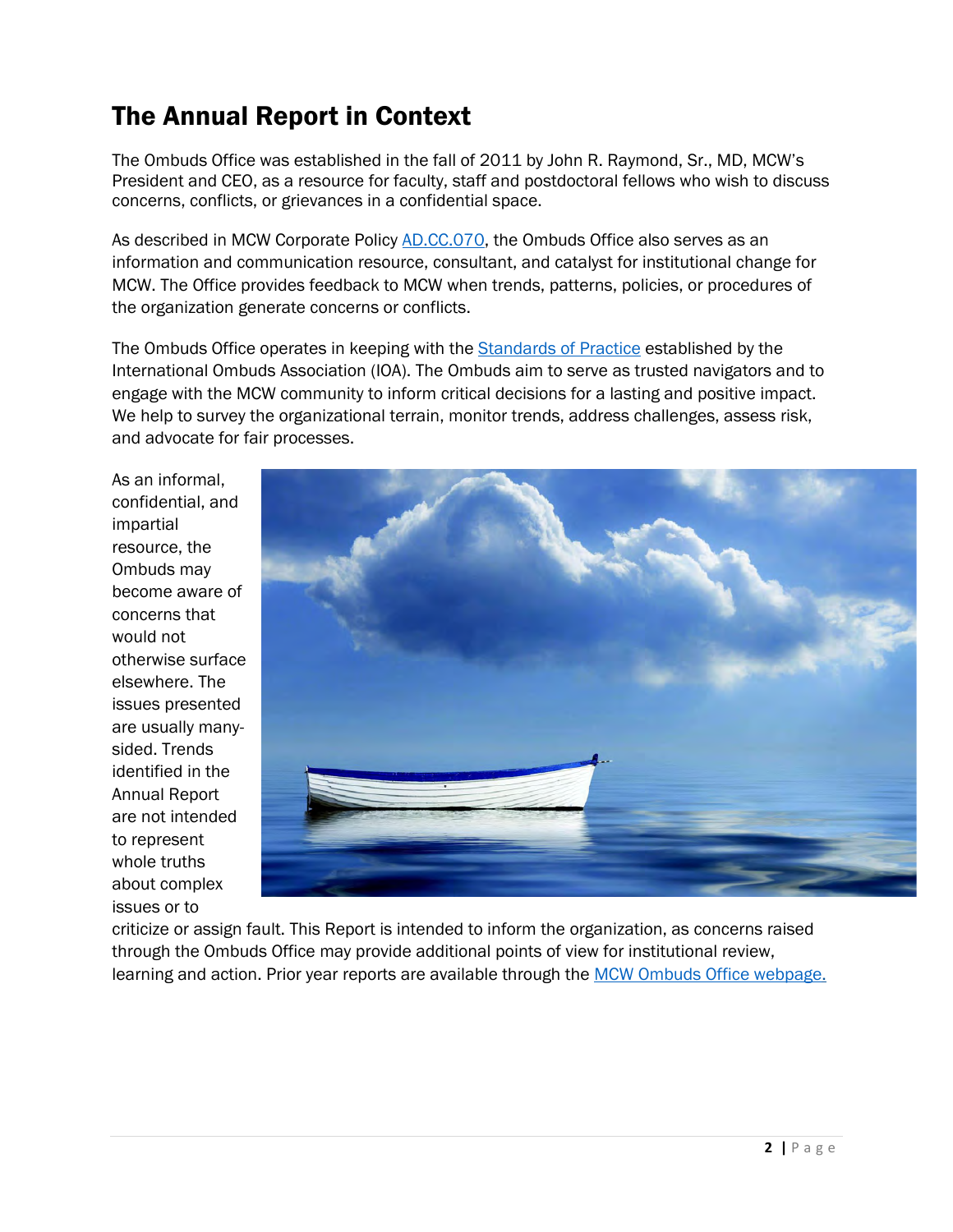## Our Core Principles:

#### *We are confidential*

We do not identify our visitors or discuss their concerns with anyone without their permission. The only exceptions to this pledge of confidentiality are when the Ombuds determines that there is an imminent threat of harm or in the *rare instance* that the Ombuds is legally compelled to report the situation.

#### *We are independent*

We report directly to the President and Chief Executive Officer of MCW. We are independent of central administrative offices and are not aligned with any campus department or group.

#### *We are informal*

Any communication with us is "off the record"; the Ombuds Office is not authorized to receive official notice for MCW.

#### *We are impartial*

We do not take sides. We consider the rights and interests of all parties. We are advocates for good communication and fair process.

## Visit Information

In keeping with MCW's remote work policy, all visits in 2021 were conducted by telephone or by

Zoom. From January 1 to December 31, 2021, the MCW Ombuds Office logged 410 total visitor-related contacts with individuals or groups of individuals. Of these contacts, 214 were initial individual, group, or email visits and 117 were follow-up meetings.<sup>1</sup>

The total number of visitor-related contacts above includes 79 consultations. The Ombuds began tracking 'leader consultations and inquiries' in 2019: these contacts are initiated by the Ombuds *only* with visitor permission and are generally made to surface a concern anonymously or to inquire informally about a situation or



**<sup>1</sup> Detailed data regarding concerns are reported in the** IOA Category Table included in Appendix A. Figures reflecting 2011- 2021 historical trends of the IOA categories of concerns are available on th[e Ombuds Office website.](https://www.mcw.edu/departments/ombuds-office)

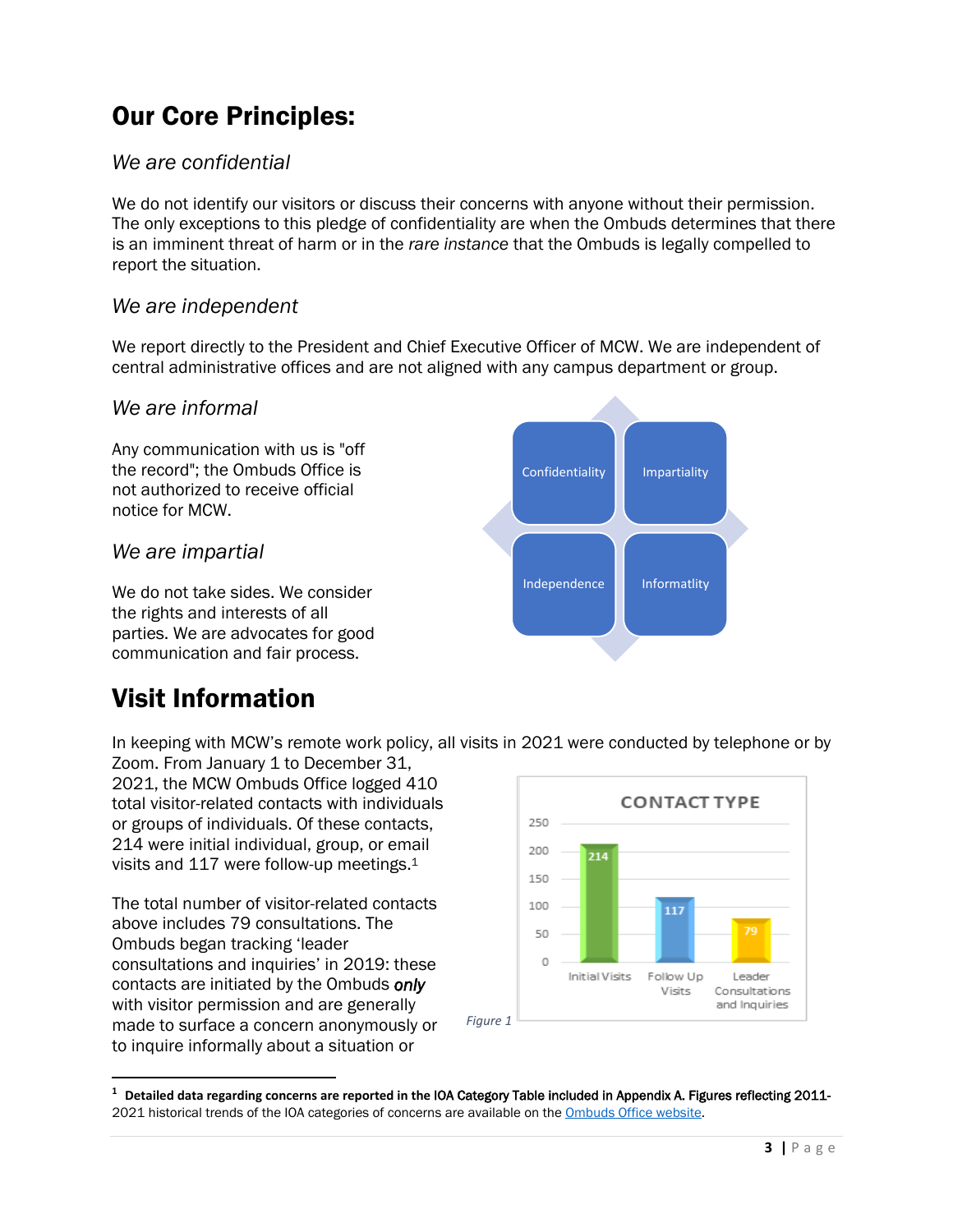context. They might include discussions with the MCW Corporate Compliance Office, Office of Human Resources, or with

departmental or other organizational leaders. (Figure 1).

Excluding leader consultations, of the remaining visits with the Ombuds, 117 (53%) involved staff, 83 (38%) involved faculty (MD or PhD), and 20 (9%) involved postdoctoral fellows, "other," or visitors who preferred to remain anonymous (Figures 2 & 3). Figure 3 illustrates historical data regarding visitor type.



*Figure 2*



(Figure 4). Leadership consultations are not included in these numbers.

The total visit count also includes 44 exit interviews with faculty and staff. Exit interviews are offered to faculty who are retiring, have elected to leave for career advancement or personal reasons, or have not had their MCW contracts extended. Staff exit interviews are conducted at the request of the departing staff member. In 2021, exit interviews were 13% of total visits to the Ombuds Office.

Visitors/visitor groups to the Ombuds were employed in MCW clinical departments (61%,) administrative units (9%), centers/institutes (7%), and basic science departments (7%). Sixteen percent of visitors worked in "other" or unknown departments



*Figure 4*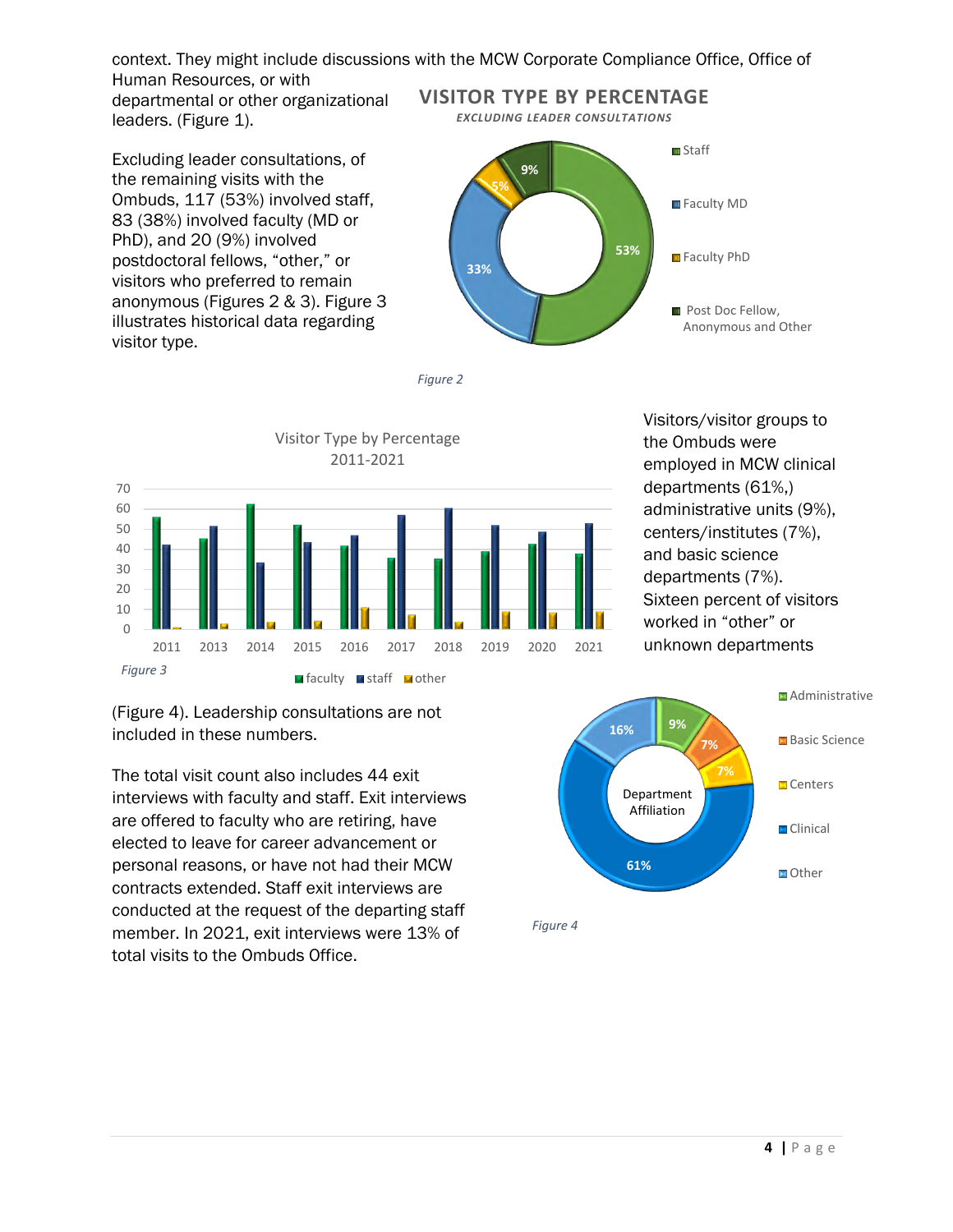## Visitor Concerns

During the 2021 calendar year, 1450 concerns were raised by visitors to the Ombuds Office. These issues and/or concerns are detailed in Figure 5 and in the IOA Category Table included in Appendix A. Figures reflecting 2011-2021 historical trends of the IOA categories of concerns are available on the [Ombuds Office website.](https://www.mcw.edu/departments/ombuds-office)

As in past years, "Evaluative Relationship" concerns were the most common issue presenting to the Office, comprising 50% of all issues reported in 2021. This category reflects concerns regarding relationships with either supervisors or supervisees and is consistent with data reported by other organizational ombuds offices. Figure 6 illustrates 10-year Evaluative Relationship data.



*Figure 5*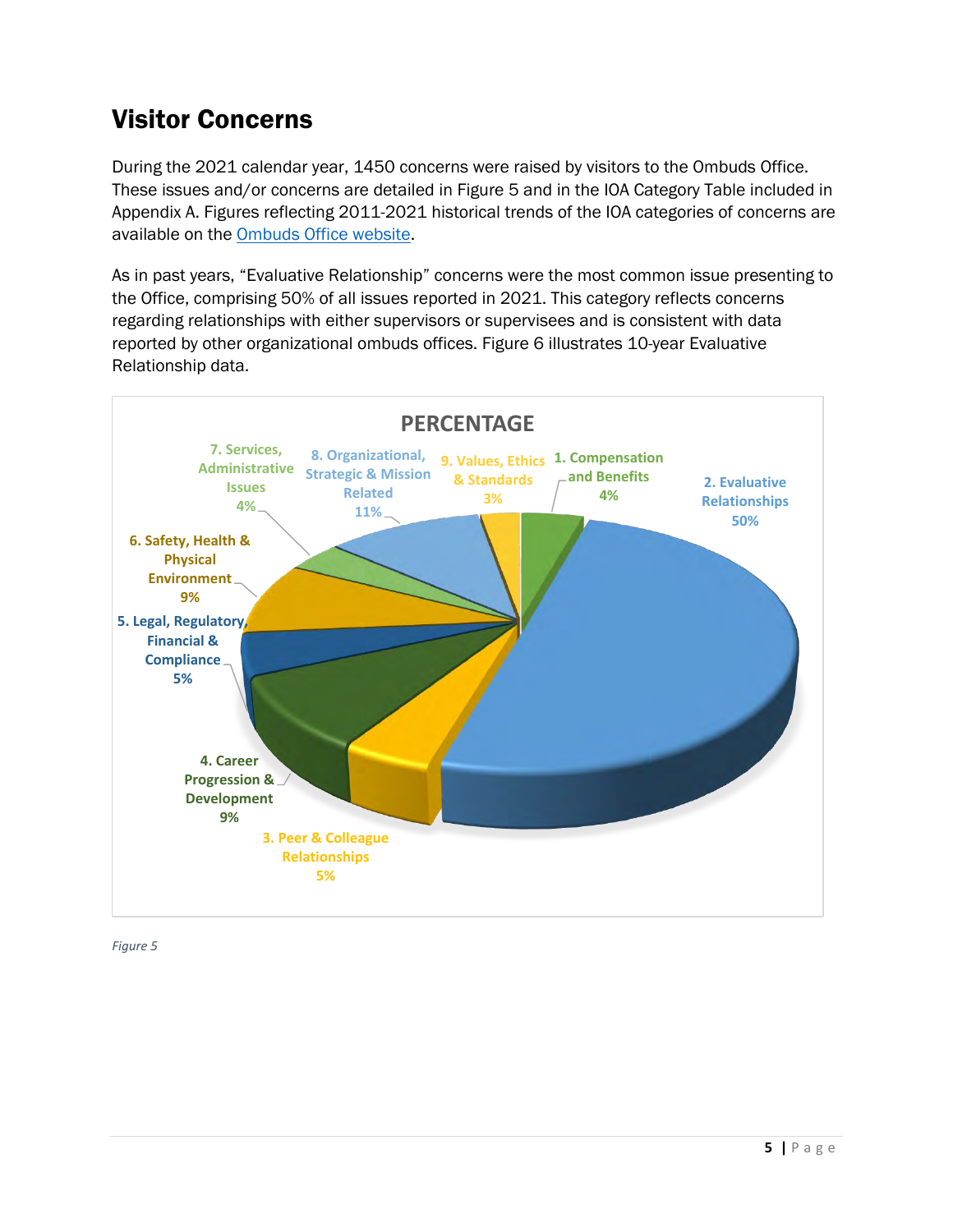## Thematic Issues and Concerns Identified by Visitors to the MCW Ombuds Office

Themes emerge over time in the issues brought to the attention of the Ombuds. These concerns are usually raised by multiple visitors on multiple occasions. The themes described below have been, or will be, addressed with MCW leadership. In addition to the issues identified here, the Ombuds have discussed several department-specific issues with MCW leadership while preserving the confidentiality required by the International Ombuds Association (IOA) Standards of Practice and MCW Ombuds Office Policy.

Please note that culture, trust, and communication norms vary considerably across MCW. The issues described here do not apply to all campuses, departments, or subgroups, though they nonetheless merit broad institutional awareness.

#### Evaluative Relationships

As mentioned, and in keeping with past years, approximately half of the concerns presented to the Ombuds Office involved issues related to the 'evaluative relationship.' Again, this is a common category of concern raised through organizational ombuds offices, as distinctive power differences contribute to unique and



sometimes pronounced tensions. Institutional themes that may influence this issue include those related to organizational structure, culture, and policies.

#### Organizational Structure

There is a perception that concerns regarding leader performance and professionalism are not prioritized or are addressed reluctantly. Factors related to MCW's hierarchical and siloed structure that may contribute to this impression include:

Different levels of the institution, including staff, faculty, postdoctoral fellows, and executive offices, have different types of contact with and may hold distinctly different views about leader performance based upon access to information or experiences. Executive leadership is reviewing options for addressing this concern.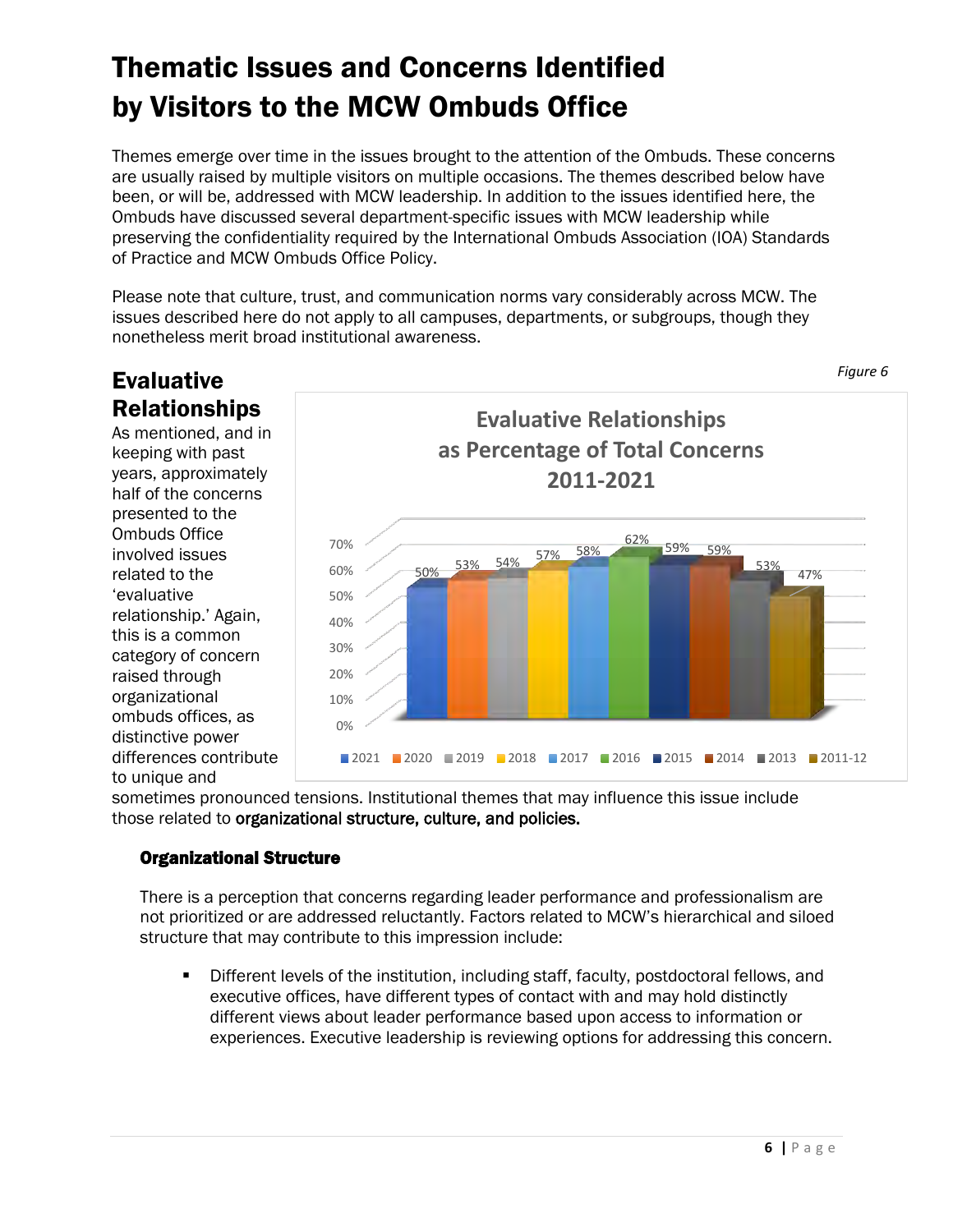▪ Unclear lines of responsibility or authority for responding to leader performance concerns may also limit responsiveness. In some cases, multiple offices maintain consultative roles to department-level issues without clear authority to intervene. This contributes to a perception that consulting offices such as Human Resources, Faculty Affairs, and Corporate Compliance may be aligned with and/or protective of faculty and department or center level leadership. In 2021, MCW engaged Korn Ferry, an organizational design consulting firm, to assess executive leadership structure and governance.<sup>2</sup> Based on that assessment, some reporting structures have changed, and Human Resources is conducting a detailed analysis of other reporting lines.

#### Organizational Culture

- Some employees worry that consultation with an office outside of their immediate area about a leader will increase tension and/or result in repercussions. This includes consultation with Corporate Compliance, Faculty Affairs, Human Resources, and the Ombuds Office.
- Some employees report that disagreement with their leader(s) is unwelcome and/or perceived as confrontational or insubordinate, despite intentions to be constructive or collaborative in shared work or process improvements.
- Some leaders are perceived to show greater loyalty and latitude to faculty or those who were recruited under their authority, supporting a perceived culture of favoritism or cronyism. Professionalism standards are viewed as inconsistently applied in some situations, with some faculty granted greater latitude than rank and file staff.

#### Organizational Policies and Standards

- Staff have expressed confusion about the application of the Staff Conflict Resolution Policy beyond the appeal of a corrective action. For example, it is unclear whether this process can be engaged for conflicts or concerns related to work processes, assignments, or perceived fairness issues. This policy is currently under review (the existing [policy](https://infoscope.mcw.edu/Corporate-Policies/Staff-Conflict-Resolution.htm) remains in effect).
- Some staff have reported that their leader(s) may not consistently support their professional advancement within MCW, particularly if this advancement conflicts with the leader(s) interests. The Employee Transfer and Promotion Policy does not address the spirit with which leaders might best approach employees' interest in growing professionally within MCW. Also, the policy requires a 12-month wait period before applying for an internal position, a duration that is viewed as prohibitive by some in the organization. This [policy](https://infoscope.mcw.edu/Corporate-Policies/Employee-Transfer-Promotion.htm) is currently under review (existing policy remains in effect).
- The Faculty Handbook does not address a process for faculty who wish to raise formal concerns involving a leader other than matters related to discrimination.<sup>3</sup> Challenges for faculty include a lack of clarity regarding where they should take

<sup>&</sup>lt;sup>2</sup> See [Letter from the President, August](https://infoscope.mcw.edu/NewsCenter/MCWNews/Letter-from-the-President-August-2021-Transparency-with-data-sharing.htm) 2, 2021.

<sup>&</sup>lt;sup>3</sup> See [Faculty Handbook,](https://www.mcw.edu/-/media/MCW/Departments/Faculty-Affairs/Faculty-Handbook_July-1-2021-APPROVED.pdf) page 31, Section 2.9.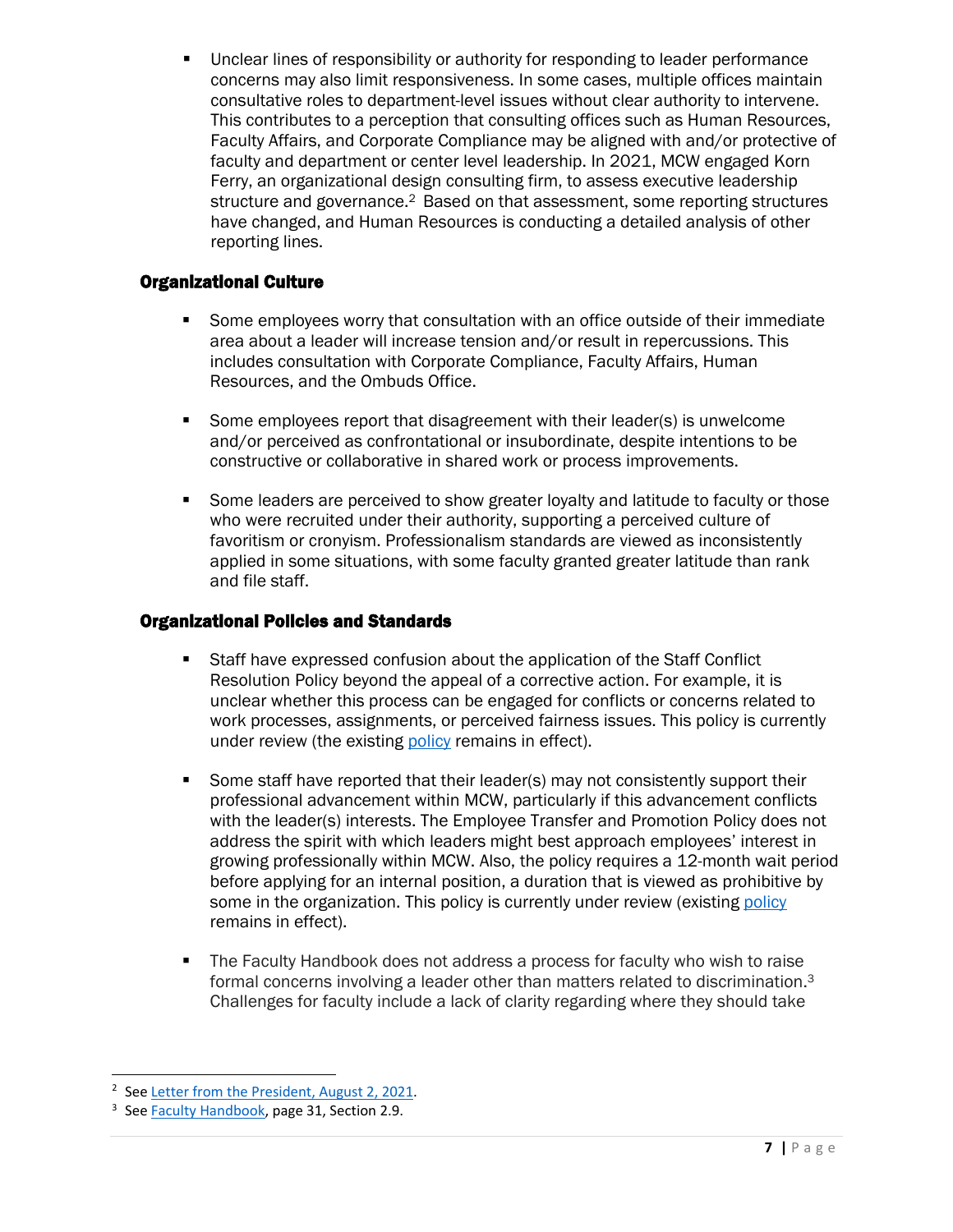these concerns, the process for formally surfacing concerns, and/or confusion or ambiguity about organizational lines of authority.

#### Advance Practice Providers

- Advance practice providers (APPs) encounter conflicts and misunderstandings related to inconsistencies in compensation standards within MCW and across affiliate organizations, changes in definitions of full-time work, and confusion or ambiguity regarding their contracts and work assignments.
- Some APPs report feeling undervalued for their contributions and discouraged from creative or innovative participation in their work groups. Some cite being excluded from meetings, email distribution lists, and discussions regarding key changes in department focus or leadership.
- Departments differ in their APP leadership structure, with some having established formal internal APP leaders while other departments do not have such a role. Some APPs who do not have an identified, internal APP leader report uncertainty about where to raise concerns.

#### Postdoctoral Fellows

• Some postdoctoral fellows are unclear as to whether, under what circumstances, and with what authority the Office of Postdoctoral Education might interface with Human Resources, a department chair, and/or the principal investigator regarding concerns related to their fellowship.

#### **Diversity**

- Some underrepresented minority faculty and staff contending with race concerns are fatigued by being asked to be the "spokesperson" or representative for these issues, by experiencing and responding to micro-aggressions, and/or by being one of the few clinicians or staff members of color in a particular department or division.
- Some visitors report concerns regarding the tone and intention of some departmental and organizational communications that address racial issues and local racial equality and activist movements. MCW has established a multidisciplinary, cross-departmental team to address internal and external communications related to social justice issues in the community.
- Some female faculty report repeatedly being overlooked for potential leadership opportunities. This experience influences faculty retention, leading some to leave the institution.

#### Pandemic and Remote Work

• Some new employees find onboarding to be difficult in a virtual environment. Communication and training gaps for new and transferring employees, exacerbated for some during remote work, can lead to performance concerns and increased conflict.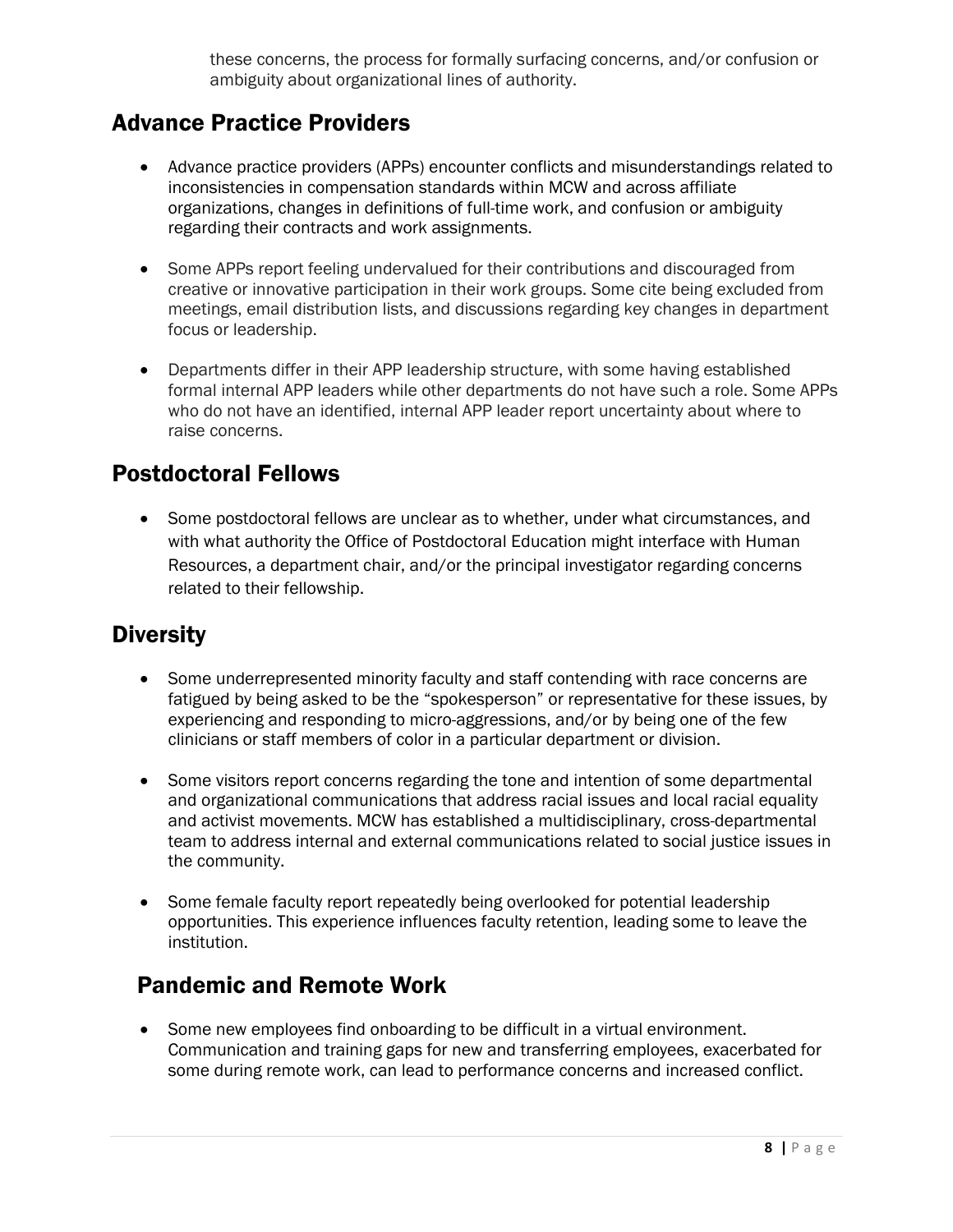• Some visitors perceived that approval to work remotely during the pandemic was dictated less by roles and duties and instead influenced by favoritism in their department or division.

#### Work-Life Balance and Burnout

- Some staff experience overwhelming work-related stress as the number of faculty supported administratively in some groups has outpaced staffing or because of staff shortages caused by terminations or departures.
- Some faculty and staff have noted that differing priorities between MCW and Froedtert may slow responsiveness to workplace concerns, increase burnout, and decrease employee retention.
- Department and center leaders vary in their sensitivity and responsiveness to burnout concerns. Dismissiveness or minimization of these concerns impact morale and are experienced by some as resistance to addressing root causes of burnout.
- Some faculty have raised questions as to whether clinician-educators are valued across the institution. They mention that, while clinical service and revenue are foundational to MCW's financial sustainability, clinical care is perceived to be under-recognized in the promotion process.

## Ombuds Office Visitor Experience Survey: 2017-2021

The Ombuds invite members of the MCW community to provide feedback about the services of the Ombuds Office via an anonymous visitor experience survey. The survey link is available on the Ombuds Office website and in the email signature of messages sent from the Ombuds. An email reminder with an embedded link to the survey was distributed to all faculty, staff, and postdoctoral fellows in December 2021. 4

Most items on the survey were rated on a five-point scale, ranging from Strongly Agree to Strongly Disagree (Figure 7 and Figure 8).



<sup>&</sup>lt;sup>4</sup> During the 2021 calendar year, the Ombuds Office received 54 survey responses, including 17 from visitors to the Office. This low visitor response was likely limited by the virtual meeting format and absence of paper surveys. Due to the small sample size, survey results for 2021 were combined with those from prior years (2017-2021).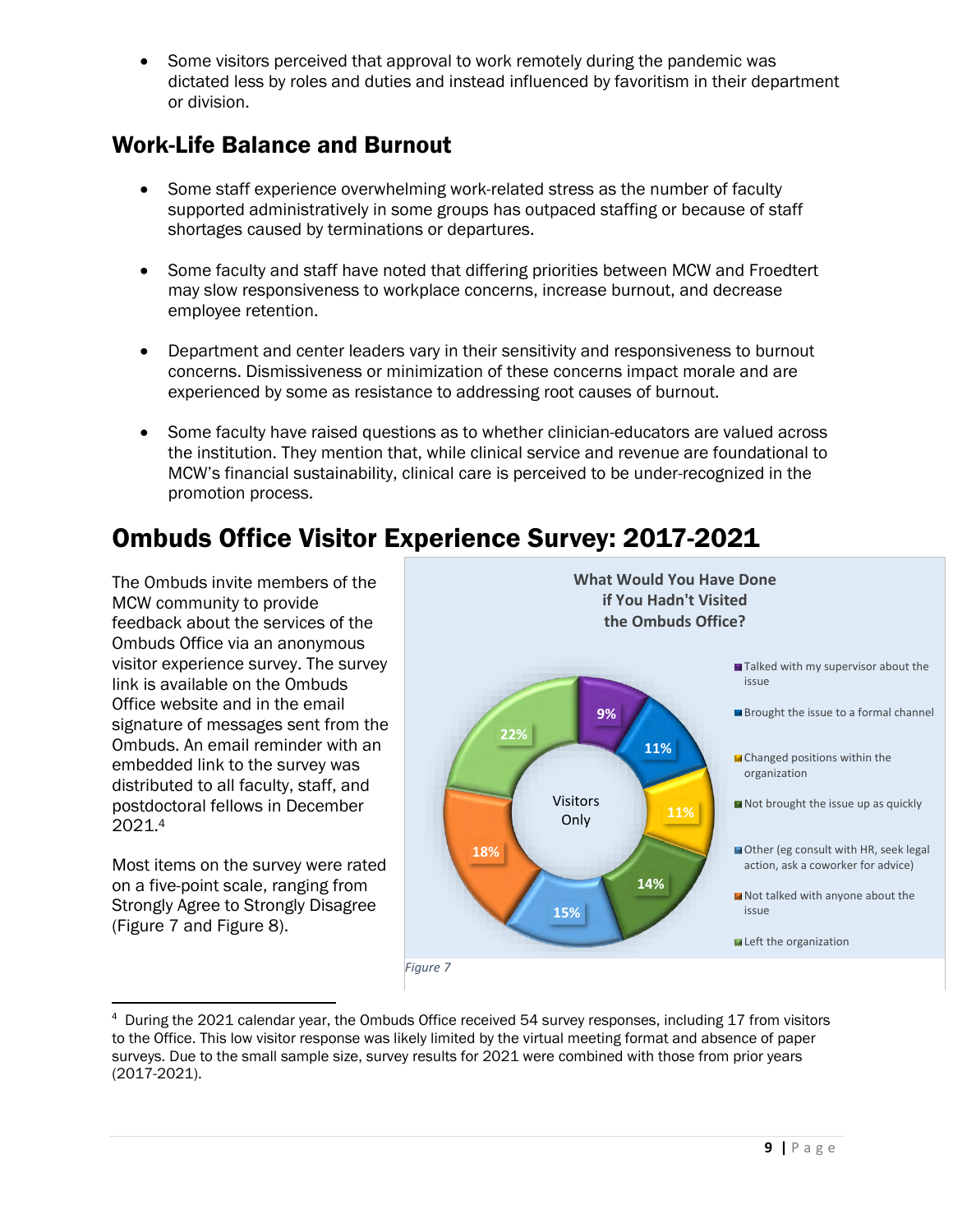#### *Figure 8*



*"The Ombuds Office is a wonderful resource here at MCW. Not only has it been very helpful for me, but it greatly assisted a fellow co-worker who I knew to have a complex issue and the Ombuds Office was extremely helpful. . ."*

## Ombuds Outreach

The Ombuds work to build broad awareness, understanding, and trust in its mission and principles of practice. Outreach efforts in 2021 (and ongoing) include:

#### Institutional Outreach

- Participation in New Employee Welcome Sessions and New Faculty Orientations in person or by video.
- Email communication to faculty, staff, and postdocs about the Ombuds Office and its missions.
- Presentations to groups to provide information regarding the role of the Ombuds Office.
- Participation in Professionalism Week events.
- Introductory and follow-up meetings with leaders across the institution.
- Virtual brown bag discussions on topics related to communication and conflict resolution.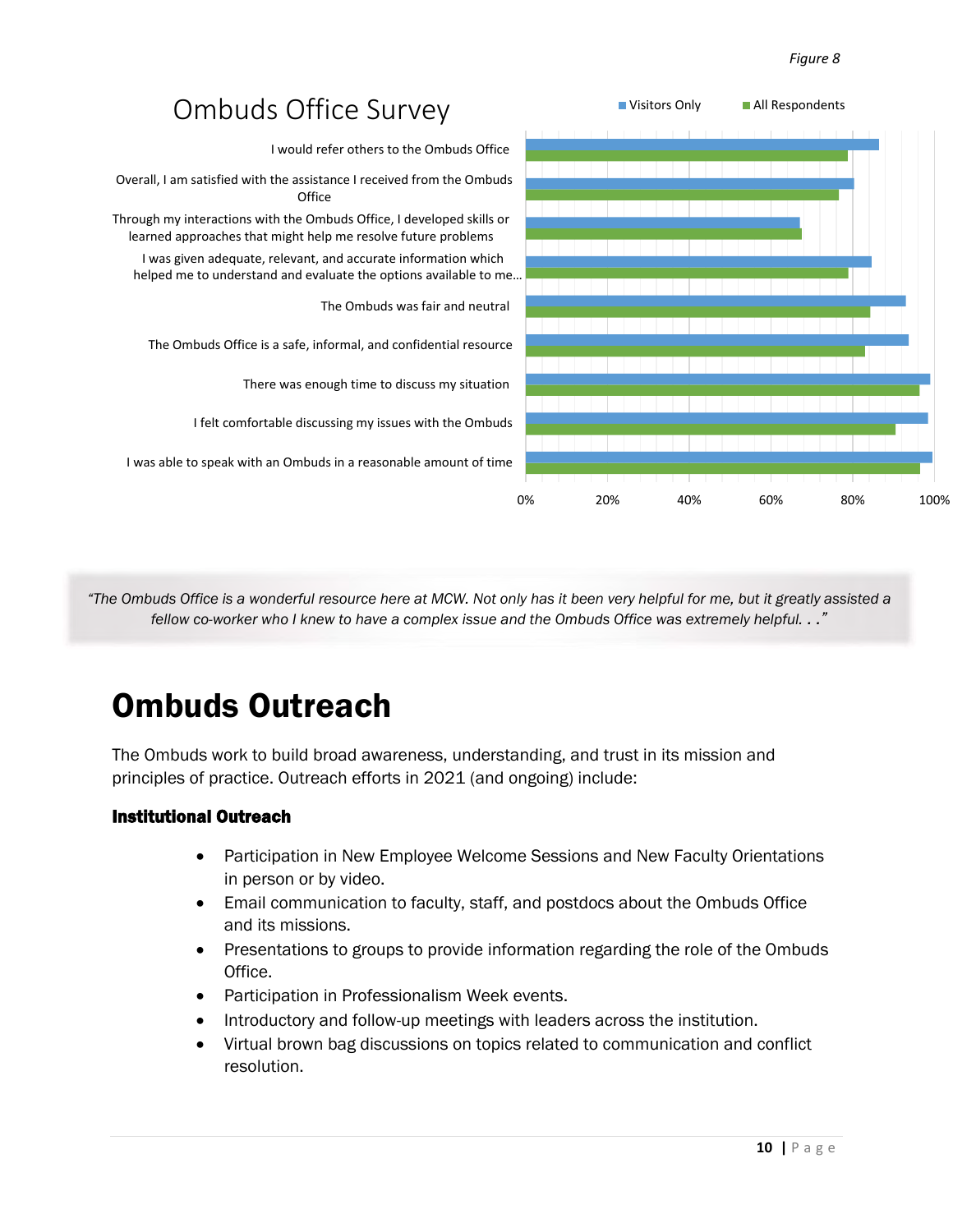#### **Presentations**

The Ombuds Office is available for presentations to groups about matters related to the workplace, including:

- o Building Group Emotional Intelligence (60 minutes)
- o Ombuds Office Annual Report (20 minutes)
- o Promoting Respectful Communication: Beyond Policy (60 minutes)
- o What Does the Ombuds Office Do? (20 minutes)
- o Thanks for the Feedback (60-90 minutes)
- o Benevolent Sexism (60 minutes)
- o Dignity and Equity in a Hierarchy (60-90 minutes)
- o The Dynamics of the Leader-Follower Relationship (60 minutes)
- o The (Negative) Power of Assumptions (30-45 minutes)
- o Curiosity as a Tool for Complicated Conversations (45 minutes)
- o Insight: Using Self Awareness to Adapt and Evolve (60 minutes)
- o Disagreement in a Hierarchy: Challenges and Opportunities (45 minutes)

#### Ombuds Blog

Ombuds 2512, the MCW Ombuds Blog, provides tips for improving work relationships, handling conflict at work, and addressing other workplace issues. Access the blog at [www.ombuds2512.blog.](http://www.ombuds2512.blog/)

## Meeting with the Ombuds

The Ombuds are available for in-person, phone, or Zoom consultations. Contact us at 414-266- 8776 to set up an appointment. You can also email us at **ombuds@mcw.edu.**<sup>5</sup>

Location and Directions to the Ombuds Office

Curative Care Network, Room 2512 1000 N. 92nd Street Milwaukee, WI 53226

The MCW Ombuds Office is located on the second floor of Curative Care Network. We recommend parking in the West Visitor Parking Lot and entering via the West (Main) Entrance.

Take the right set of elevators to the 2nd floor and turn left upon exiting. Turn right, past the Injury Research Center, then turn left and proceed down the hallway. The Ombuds Office (Room 2512) is on your right.

<sup>5</sup> *Please note that confidentiality may not be assured when communicating via e-mail. Due to our confidential, neutral, informal and independent role, a consultation with the Ombuds office is not official notice to MCW and does not satisfy or trigger any deadlines used for more formal complaint mechanisms.*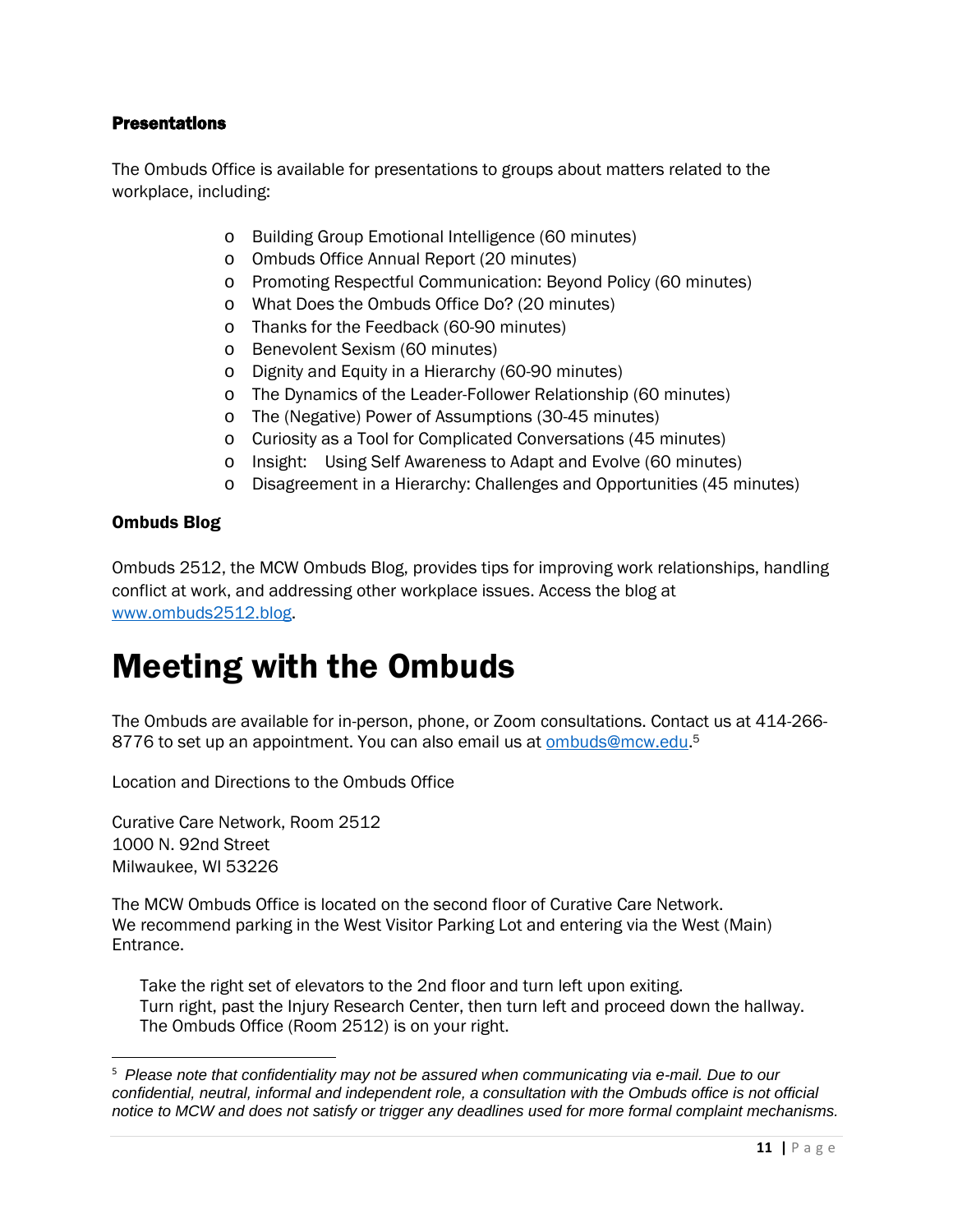| Category                                                                                                                                                                                                                      | Number of<br>Questions,<br>Concerns.<br><b>Issues or</b><br><b>Inquiries</b> |           | <b>Percent</b> | <b>Comments</b> |
|-------------------------------------------------------------------------------------------------------------------------------------------------------------------------------------------------------------------------------|------------------------------------------------------------------------------|-----------|----------------|-----------------|
| 1 Compensation & Benefits Questions, concerns, issues or inquiries about the equity, appropriateness and competitiveness of<br>employee compensation, benefits and other benefit programs.                                    |                                                                              |           |                |                 |
| Sub-total                                                                                                                                                                                                                     | 63                                                                           |           | 4.3%           |                 |
| 1.a <b>Compensation</b> (rate of pay, salary amount, job salary<br>classification/level)<br>1.b Payroll (administration of pay, check wrong or delayed)                                                                       | 34<br>$\overline{0}$                                                         | 54%<br>0% |                |                 |
| <sup>1.c</sup> Benefits (decisions related to medical, dental, life, vacation/sick<br>leave, education, worker's compensation insurance, etc.)<br>1.d Retirement, Pension (eligibility, calculation of amount, retirement     | 16                                                                           | 25%       |                |                 |
| pension benefits)<br>1.e Other (any other employee compensation or benefit not                                                                                                                                                | 3                                                                            | 5%        |                |                 |
| described by the above categories)                                                                                                                                                                                            | 10 <sup>1</sup>                                                              | 16%       |                |                 |
| 2 Evaluative Relationships Questions, concerns, issues or inquiries arising between people in evaluative relationships (i.e. supervisor-<br>employee, faculty-student.)                                                       |                                                                              |           |                |                 |
| <b>Sub-total</b>                                                                                                                                                                                                              | 728                                                                          |           | 50.2%          |                 |
| 2.a Priorities, Values, Beliefs (differences about what should be<br>considered important - or most important -often rooted in ethical<br>or moral beliefs)                                                                   | 21                                                                           | 3%        |                |                 |
| 2.b Respect, Treatment (demonstrations of inappropriate behavior,<br>disregard for people, rudeness, crudeness, etc.                                                                                                          | 87                                                                           | 12%       |                |                 |
| 2.c Trust, Integrity (suspicion that others are not being honest,<br>whether or to what extent one wishes to be honest, etc.)                                                                                                 | 46                                                                           | 6%        |                |                 |
| 2.d Reputation (possible impact of rumors and/or gossip about<br>professional or personal matters)                                                                                                                            | 25                                                                           | 3%        |                |                 |
| 2.e <b>Communication</b> (quality and/or quantity of communication)                                                                                                                                                           | 97                                                                           | 13%       |                |                 |
| 2.f Bullying, Mobbing (abusive, threatening, and/or coercive<br>behaviors)                                                                                                                                                    | 15                                                                           | 2%        |                |                 |
| <sup>2.g</sup> Diversity-Related (comments or behaviors perceived to be<br>insensitive, offensive, or intolerant on the basis of an identity-<br>related difference such as race, gender, nationality, sexual<br>orientation) | 22                                                                           | 3%        |                |                 |
| 2.h Retaliation (punitive behaviors for previous actions or comments,<br>whistleblower)                                                                                                                                       | 49                                                                           | 7%        |                |                 |
| 2.i Physical Violence (actual or threats of bodily harm to another)<br>2.j Assignments, Schedules (appropriateness or fairness of tasks,<br>expected volume of work)                                                          | $\overline{0}$<br>65                                                         | 0%<br>9%  |                |                 |
| 2.k Feedback (feedback or recognition given, or responses to<br>feedback received)                                                                                                                                            | 27                                                                           | 4%        |                |                 |
| 2.1 Consultation (requests for help in dealing with issues between<br>two or more individuals they supervise/teach or with other unusual<br>situations in evaluative relationships)                                           | $\overline{0}$                                                               | 0%        |                |                 |
| 2.m Performance Appraisal/Grading (job/academic performance in<br>formal or informal evaluation)                                                                                                                              | 23                                                                           | 3%        |                |                 |
| 2.n Departmental Climate (prevailing behaviors, norms, or attitudes<br>within a department for which supervisors or faculty have<br>responsibility)                                                                           | 79                                                                           | 11%       |                |                 |
| 2.0 Supervisory Effectiveness (management of department or<br>classroom, failure to address issues)                                                                                                                           | 67                                                                           | 9%        |                |                 |
| 2.p Insubordination (refusal to do what is asked)<br>2.q Discipline (appropriateness, timeliness, requirements,                                                                                                               | $\overline{0}$                                                               | 0%        |                |                 |
| alternatives, or options for responding)<br>2.r Equity of Treatment (favoritism, one or more individuals receive                                                                                                              | 13                                                                           | 2%        |                |                 |
| preferential treatment)                                                                                                                                                                                                       | 54                                                                           | 7%        |                |                 |
| 2.s Other (any other evaluative relationship not described by the<br>above categories)                                                                                                                                        | 38                                                                           | 5%        |                |                 |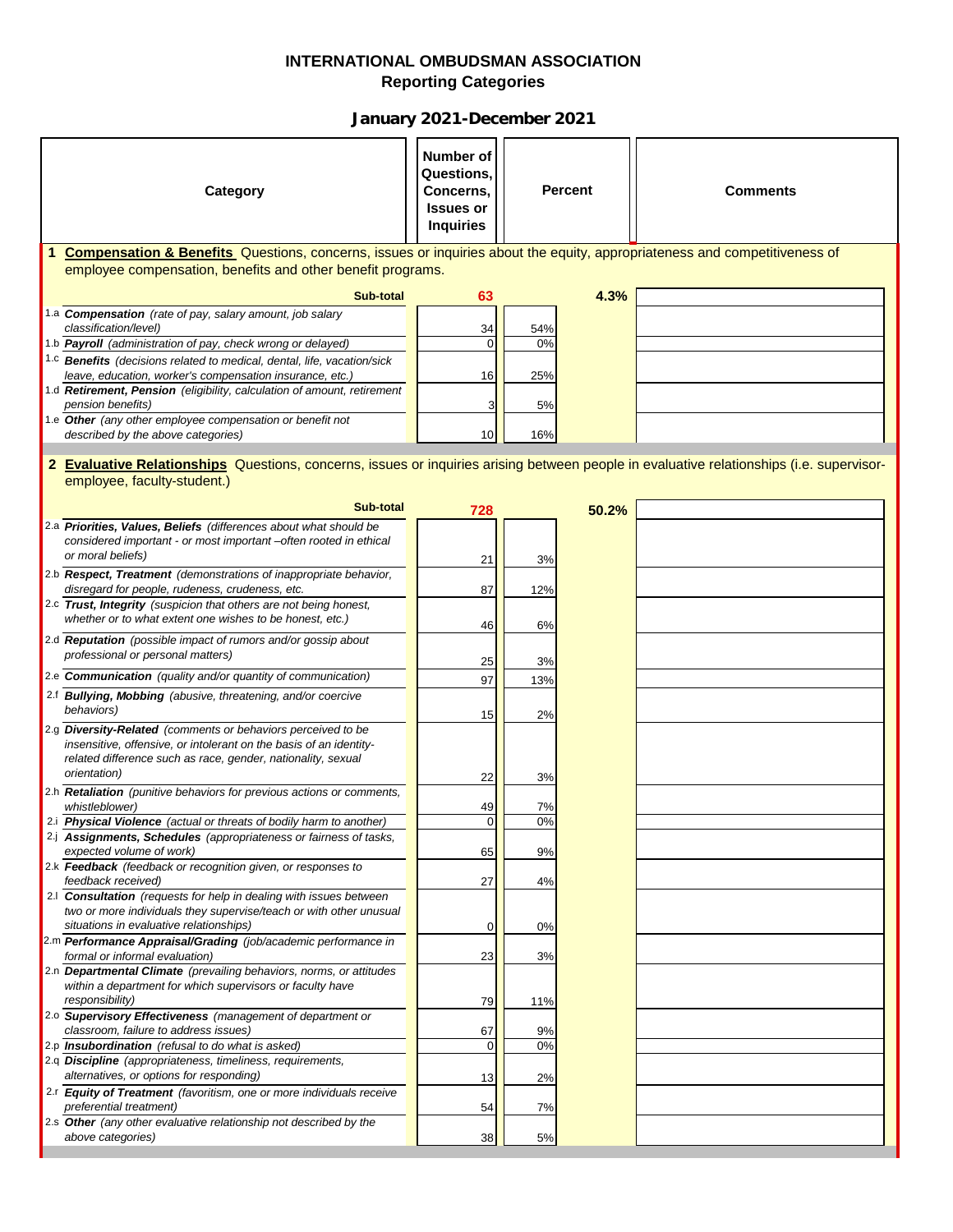| <b>Category</b>                                                                                                                                                                                                                                                 | Number of<br>Questions,<br>Concerns,<br><b>Issues or</b><br><b>Inquiries</b> | <b>Percent</b> |      | <b>Comments</b> |
|-----------------------------------------------------------------------------------------------------------------------------------------------------------------------------------------------------------------------------------------------------------------|------------------------------------------------------------------------------|----------------|------|-----------------|
| 3 Peer and Colleague Relationships Questions, concerns, issues or inquiries involving peers or colleagues who do not have a<br>supervisory-employee or student-professor relationship (e.g., two staff members within the same department or conflict involving |                                                                              |                |      |                 |
| members of a student organization).                                                                                                                                                                                                                             |                                                                              |                |      |                 |
| Sub-total                                                                                                                                                                                                                                                       | 67                                                                           |                | 4.6% |                 |
| 3.a Priorities, Values, Beliefs (differences about what should be<br>considered important - or most important -often rooted in ethical                                                                                                                          |                                                                              |                |      |                 |
| or moral beliefs)                                                                                                                                                                                                                                               | 2                                                                            | 3%             |      |                 |
| 3.b Respect, Treatment (demonstrations of inappropriate regard for                                                                                                                                                                                              |                                                                              |                |      |                 |
| people, not listening, rudeness, crudeness, etc.<br>3.c Trust, Integrity (suspicion that others are not being honest,                                                                                                                                           | 18                                                                           | 27%            |      |                 |
| whether or to what extent one wishes to be honest, etc.)                                                                                                                                                                                                        | 8                                                                            | 12%            |      |                 |
| 3.d <b>Reputation</b> (possible impact of rumors and/or gossip about<br>professional or personal matters)                                                                                                                                                       |                                                                              | 6%             |      |                 |
| 3.e Communication (quality and/or quantity of communication)                                                                                                                                                                                                    | 16                                                                           | 24%            |      |                 |
| 3.f Bullying, Mobbing (abusive, threatening, and/or coercive<br>behaviors)                                                                                                                                                                                      | 7                                                                            | 10%            |      |                 |
| 3.g Diversity-Related (comments or behaviors perceived to be                                                                                                                                                                                                    |                                                                              |                |      |                 |
| insensitive, offensive, or intolerant on the basis of an identity-<br>related difference such as race, gender, nationality, sexual                                                                                                                              |                                                                              |                |      |                 |
| orientation)                                                                                                                                                                                                                                                    |                                                                              | 6%             |      |                 |
| 3.h Retaliation (punitive behaviors for previous actions or comments,<br>whistleblower)                                                                                                                                                                         |                                                                              | 6%             |      |                 |
| 3.i Physical Violence (actual or threats of bodily harm to another)                                                                                                                                                                                             | 0                                                                            | 0%             |      |                 |
| 3.j Other (any peer or colleague relationship not described by the<br>above categories)                                                                                                                                                                         | 4                                                                            | 6%             |      |                 |
| 4 Career Progression and Development Questions, concerns, issues or inquiries about administrative processes and decisions                                                                                                                                      |                                                                              |                |      |                 |
| regarding entering and leaving a job, what it entails, (i.e., recruitment, nature and place of assignment, job security, and separation.)                                                                                                                       |                                                                              |                |      |                 |
| Sub-total                                                                                                                                                                                                                                                       | 134                                                                          |                | 9.2% |                 |
| 4.a Job Application, Selection and Recruitment Processes<br>(recruitment and selection processes, facilitation of job                                                                                                                                           |                                                                              |                |      |                 |
| applications, short-listing and criteria for selection, disputed<br>decisions linked to recruitment and selection)                                                                                                                                              |                                                                              |                |      |                 |
| 4.b <b>Job Classification and Description</b> (changes or disagreements                                                                                                                                                                                         | 16                                                                           | 12%            |      |                 |
| over requirements of assignment, appropriate tasks)                                                                                                                                                                                                             | 15                                                                           | 11%            |      |                 |
| 4.c Involuntary Transfer, Change of Assignment (notice, selection<br>and special dislocation rights/benefits, removal from prior duties,                                                                                                                        |                                                                              |                |      |                 |
| unrequested change of work tasks)<br>4.d Tenure-Position Security, Ambiguity (security of position or                                                                                                                                                           | 10                                                                           | 7%             |      |                 |
| contract, provision of secure contractual categories), Career                                                                                                                                                                                                   |                                                                              |                |      |                 |
| Progression (Promotion, Reappointment, or Tenure)<br>4.e Career Progression (promotion, reappointment, or tenure)                                                                                                                                               | 11<br>20                                                                     | 8%<br>15%      |      |                 |
| 4.f Rotation and Duration of Assignment (non-completion or over-                                                                                                                                                                                                |                                                                              |                |      |                 |
| extension of assignments in specific settings/countries, lack of<br>access or involuntary transfer to specific roles/assignments,                                                                                                                               |                                                                              |                |      |                 |
| requests for transfer to other places/duties/roles)                                                                                                                                                                                                             |                                                                              | 1%             |      |                 |
| 4.g Resignation (concerns about whether or how to voluntarily<br>terminate employment or how such a decision might be                                                                                                                                           |                                                                              |                |      |                 |
| communicated appropriately)                                                                                                                                                                                                                                     | 6                                                                            | 4%             |      |                 |
| 4.h Termination/Non-Renewal (end of contract, non-renewal of<br>contract, disputed permanent separation from organization)                                                                                                                                      | 3                                                                            | 2%             |      |                 |
| 4.i Re-employment of Former or Retired Staff (loss of competitive                                                                                                                                                                                               |                                                                              |                |      |                 |
| advantages associated with re-hiring retired staff, favoritism)<br>4.j Position Elimination (elimination or abolition of an individual's                                                                                                                        | $\mathbf{1}$                                                                 | $1\%$          |      |                 |
| <i>position</i> )                                                                                                                                                                                                                                               | 2                                                                            | 1%             |      |                 |
| 4.k Career Development/Coaching/Mentoring (classroom, on-the-                                                                                                                                                                                                   |                                                                              |                |      |                 |
| job, and varied assignments as training and developmental<br><i>opportunities</i> )<br>4.1 Other (any other career progression not described by the above                                                                                                       | 27                                                                           | 20%            |      |                 |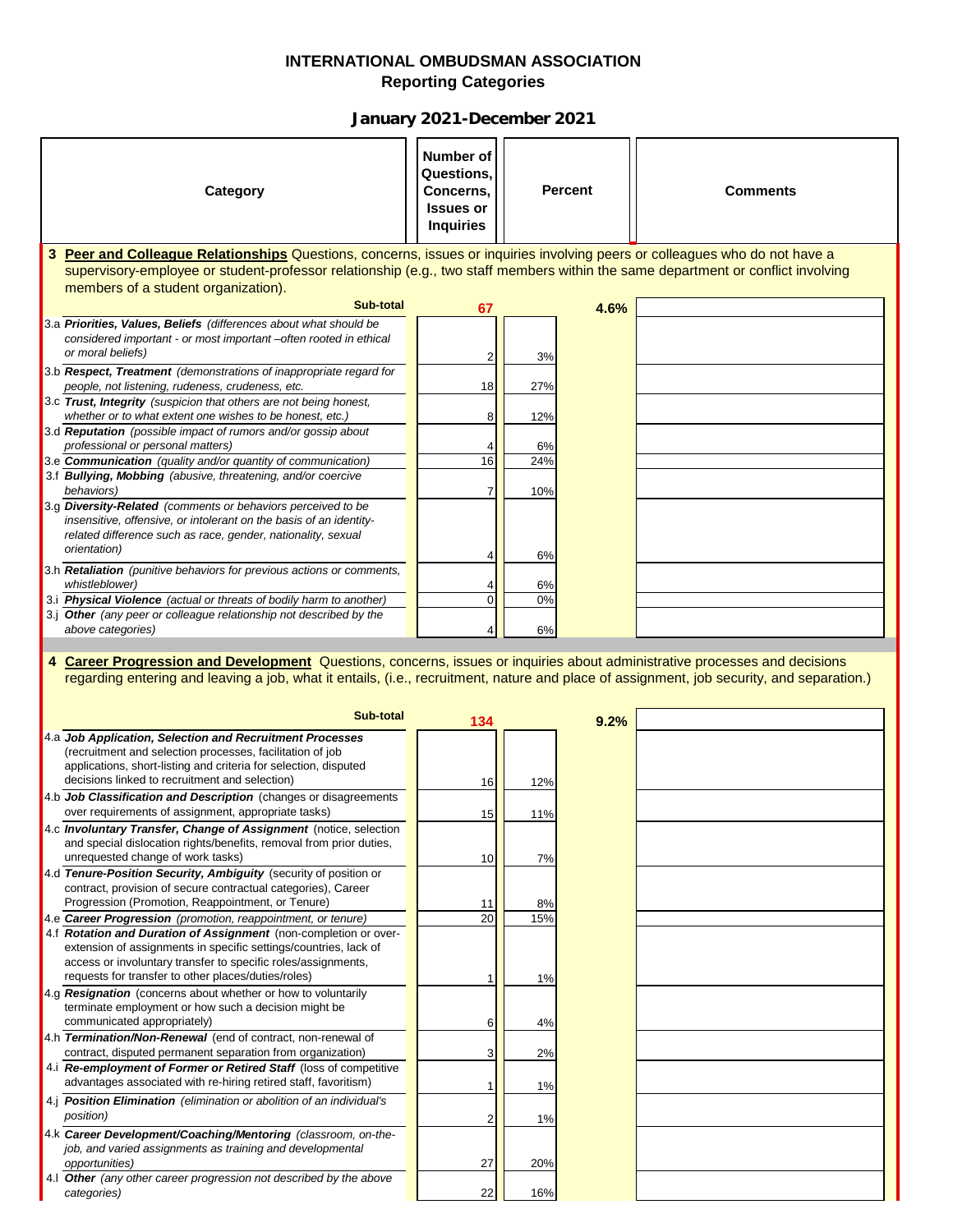| Category                                                                                                                                                                                                                                                                        | Number of<br>Questions.<br>Concerns,<br><b>Issues or</b><br><b>Inquiries</b> |           | <b>Percent</b> | <b>Comments</b>         |  |  |  |
|---------------------------------------------------------------------------------------------------------------------------------------------------------------------------------------------------------------------------------------------------------------------------------|------------------------------------------------------------------------------|-----------|----------------|-------------------------|--|--|--|
| 5 Legal, Regulatory, Financial and Compliance Questions, concerns, issues or inquiries that may create a legal risk (financial,                                                                                                                                                 |                                                                              |           |                |                         |  |  |  |
| sanction etc.) for the organization or its members if not addressed, including issues related to waste, fraud or abuse.                                                                                                                                                         |                                                                              |           |                |                         |  |  |  |
| Sub-total                                                                                                                                                                                                                                                                       | 75                                                                           |           | 5.2%           |                         |  |  |  |
| 5.a Criminal Activity (threats or crimes planned, observed, or<br>experienced, fraud)                                                                                                                                                                                           | 2                                                                            | 3%        |                |                         |  |  |  |
| 5.b Business and Financial Practices (inappropriate actions that<br>abuse or waste organizational finances, facilities or equipment)                                                                                                                                            |                                                                              | 9%        |                |                         |  |  |  |
| 5.c Harassment (unwelcome physical, verbal, written, e-mail, audio,<br>video, psychological or sexual conduct that creates a hostile or<br>intimidating environment)                                                                                                            | 9                                                                            | 12%       |                | 4 Race 5 Gender         |  |  |  |
| 5.d Discrimination (different treatment compared with others or<br>exclusion from some benefit on the basis of, for example, gender,<br>race, age, national origin, religion, etc. [being part of an Equal<br>Employment Opportunity protected category - applies in the U.S.]) |                                                                              |           |                | 16 Gender 12 Race 5 Age |  |  |  |
| 5.e Disability, Temporary or Permanent, Reasonable<br>Accommodation (extra time on exams, provision of assistive<br>technology, interpreters, or Braille materials including questions<br>on policies, etc. for people with disabilities)                                       | 33                                                                           | 44%<br>9% |                |                         |  |  |  |
| 5.f Accessibility (removal of physical barriers, providing ramps,<br>elevators, etc.)                                                                                                                                                                                           |                                                                              | 0%        |                |                         |  |  |  |
| 5.g Intellectual Property Rights (e.g., copyright and patent<br><i>infringement</i> )                                                                                                                                                                                           | U                                                                            | $0\%$     |                |                         |  |  |  |
| 5.h Privacy and Security of Information (release or access to<br>individual or organizational private or confidential information)                                                                                                                                              |                                                                              | 5%        |                |                         |  |  |  |
| 5.i 5.i. Property Damage (personal property<br>damage, liabilities)                                                                                                                                                                                                             |                                                                              |           |                |                         |  |  |  |
| 5.j Other (any other legal, financial and compliance issue not<br>described by the above categories)                                                                                                                                                                            | 13                                                                           | 17%       |                |                         |  |  |  |
| 6 Safety, Health, and Physical Environment Questions, concerns, issues or inquiries about Safety, Health and Infrastructure-related<br>issues.                                                                                                                                  |                                                                              |           |                |                         |  |  |  |

| Sub-total                                                                                                                                                                                                                       | 131 |     | 9.0% |  |
|---------------------------------------------------------------------------------------------------------------------------------------------------------------------------------------------------------------------------------|-----|-----|------|--|
| 6.a Safety (physical safety, injury, medical evacuation, meeting<br>federal and state requirements for safety training and equipment)                                                                                           | 16  | 12% |      |  |
| 6.b Physical Working/Living Conditions (temperature, odors,<br>noise, available space, lighting, etc)                                                                                                                           |     | 2%  |      |  |
| 6.c Ergonomics (proper set-up of workstation affecting physical<br>functioning)                                                                                                                                                 |     | 0%  |      |  |
| 6.d Cleanliness (sanitary conditions and facilities to prevent the<br>spread of disease)                                                                                                                                        |     | 1%  |      |  |
| 6.e Security (adequate lighting in parking lots, metal detectors,<br>guards, limited access to building by outsiders, anti-terrorists<br>measures (not for classifying "compromise of classified or top<br>secret" information) |     | 0%  |      |  |
| 6.f Telework, Flexplace (ability to work from home or other location<br>because of business or personal need, e.g., in case of man-made<br>or natural emergency)                                                                | 11  | 8%  |      |  |
| 6.g Safety Equipment (access to/use of safety equipment as well as<br>access to or use of safety equipment, e.g., fire extinguisher)                                                                                            |     | 0%  |      |  |
| 6.h Environmental Policies (policies not being followed, being unfair<br>ineffective, cumbersome)                                                                                                                               |     | 0%  |      |  |
| 6.i Work Related Stress and Work-Life Balance (Post-Traumatic<br>Stress, Critical Incident Response, internal/external stress, e.g.<br>divorce, shooting, caring for sick, injured)                                             | 72  | 55% |      |  |
| 6.j Other (any safety, health, or physical environment issue not<br>described by the above categories)                                                                                                                          | 28  | 21% |      |  |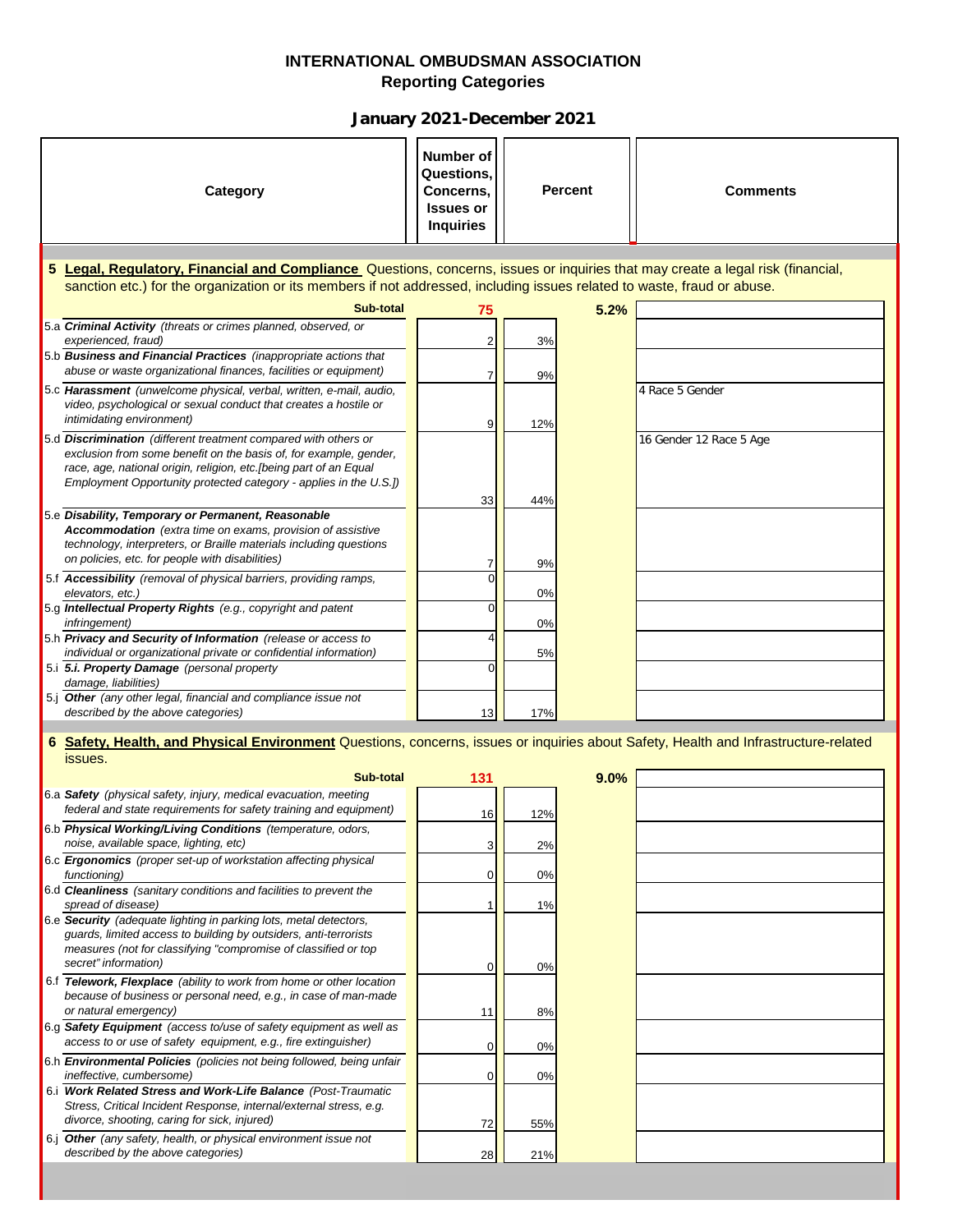| Category                                                                                                                                                                                                                                                                                               | Number of<br>Questions,<br>Concerns,<br><b>Issues or</b><br><b>Inquiries</b> |     | <b>Percent</b> | <b>Comments</b> |
|--------------------------------------------------------------------------------------------------------------------------------------------------------------------------------------------------------------------------------------------------------------------------------------------------------|------------------------------------------------------------------------------|-----|----------------|-----------------|
| 7 Services/Administrative Issues Questions, concerns, issues or inquiries about services or administrative offices including from                                                                                                                                                                      |                                                                              |     |                |                 |
| Sub-total                                                                                                                                                                                                                                                                                              | 54                                                                           |     | 3.7%           |                 |
| 7.a Quality of Services (how well services were provided, accuracy<br>or thoroughness of information, competence, etc.)                                                                                                                                                                                | 2                                                                            | 4%  |                |                 |
| 7.b Responsiveness, Timeliness (time involved in getting a<br>response or return call or about the time for a complete response<br>to be provided)                                                                                                                                                     | 11                                                                           | 20% |                |                 |
| 7.c Administrative Decisions and Interpretation, Application of<br><b>Rules</b> (decisions about requests for academic or administrative<br>services, e.g., exceptions to policy deadlines or limits, refund<br>requests, appeals of library or parking fines, application for<br>financial aid, etc.) | 29                                                                           | 54% |                |                 |
| 7.d Behavior of Service Provider(s) (how an administrator or staff<br>member spoke to or dealt with a constituent, customer, or client,<br>eg., rude, inattentive, or impatient)                                                                                                                       | 3                                                                            | 6%  |                |                 |
| 7.e Other (any services or administrative issue not described by the<br>above categories)                                                                                                                                                                                                              | 9                                                                            | 17% |                |                 |
| 8 Organizational, Strategic, and Mission Related Questions, concerns, issues or inquiries that relate to the whole or some part of an                                                                                                                                                                  |                                                                              |     |                |                 |
| organization.                                                                                                                                                                                                                                                                                          |                                                                              |     |                |                 |
|                                                                                                                                                                                                                                                                                                        |                                                                              |     |                |                 |
| <b>Sub-total</b>                                                                                                                                                                                                                                                                                       | 158                                                                          |     | 10.9%          |                 |
| 8.a Strategic and Mission-Related, Strategic and Technical                                                                                                                                                                                                                                             |                                                                              |     |                |                 |
| <b>Management</b> (principles, decisions and actions related to where                                                                                                                                                                                                                                  |                                                                              |     |                |                 |
| and how the organization is moving)                                                                                                                                                                                                                                                                    | 3                                                                            | 2%  |                |                 |
| 8.b Leadership and Management (quality/capacity of management<br>and/or management/leadership decisions, suggested training,                                                                                                                                                                           |                                                                              |     |                |                 |
| reassignments and reorganizations)                                                                                                                                                                                                                                                                     | 15                                                                           | 9%  |                |                 |
| 8.c Use of Positional Power, Authority (lack or abuse of power                                                                                                                                                                                                                                         |                                                                              |     |                |                 |
| provided by individual's position)                                                                                                                                                                                                                                                                     | 12                                                                           | 8%  |                |                 |
| 8.d <b>Communication</b> (content, style, timing, effects and amount of<br>organizational and leader's communication, quality of                                                                                                                                                                       |                                                                              |     |                |                 |
| communication about strategic issues)                                                                                                                                                                                                                                                                  | 11                                                                           | 7%  |                |                 |
| 8.e Restructuring and Relocation (issues related to broad scope                                                                                                                                                                                                                                        |                                                                              |     |                |                 |
| planned or actual restructuring and/or relocation affecting the                                                                                                                                                                                                                                        |                                                                              |     |                |                 |
| whole or major divisions of an organization, eg. downsizing,<br>offshoring, outsourcing)                                                                                                                                                                                                               |                                                                              |     |                |                 |
| 8.f Organizational Climate (issues related to organizational morale                                                                                                                                                                                                                                    |                                                                              | 3%  |                |                 |
| and/or capacity for functioning)                                                                                                                                                                                                                                                                       | 18                                                                           | 11% |                |                 |
| 8.g Change Management (making, responding or adapting to                                                                                                                                                                                                                                               |                                                                              |     |                |                 |
| organizational changes, quality of leadership in facilitating<br>organizational change)                                                                                                                                                                                                                | 9                                                                            | 6%  |                |                 |
| 8.h Priority Setting and/or Funding (disputes about setting                                                                                                                                                                                                                                            |                                                                              |     |                |                 |
| organizational/departmental priorities and/or allocation of funding                                                                                                                                                                                                                                    |                                                                              |     |                |                 |
| within programs)                                                                                                                                                                                                                                                                                       | 15                                                                           | 9%  |                |                 |
| 8.i Data, Methodology, Interpretation of Results (scientific<br>disputes about the conduct, outcomes and interpretation of studies                                                                                                                                                                     |                                                                              |     |                |                 |
| and resulting data for policy)                                                                                                                                                                                                                                                                         | 1                                                                            | 1%  |                |                 |
| 8.j Interdepartment, Interorganization Work, Territory (disputes                                                                                                                                                                                                                                       |                                                                              |     |                |                 |
| about which department/organization should be doing what/taking<br>the lead)                                                                                                                                                                                                                           | 51                                                                           | 32% |                |                 |
| 8.k Other (any organizational issue not described by the above                                                                                                                                                                                                                                         |                                                                              |     |                |                 |
| categories)                                                                                                                                                                                                                                                                                            | 19                                                                           | 12% |                |                 |